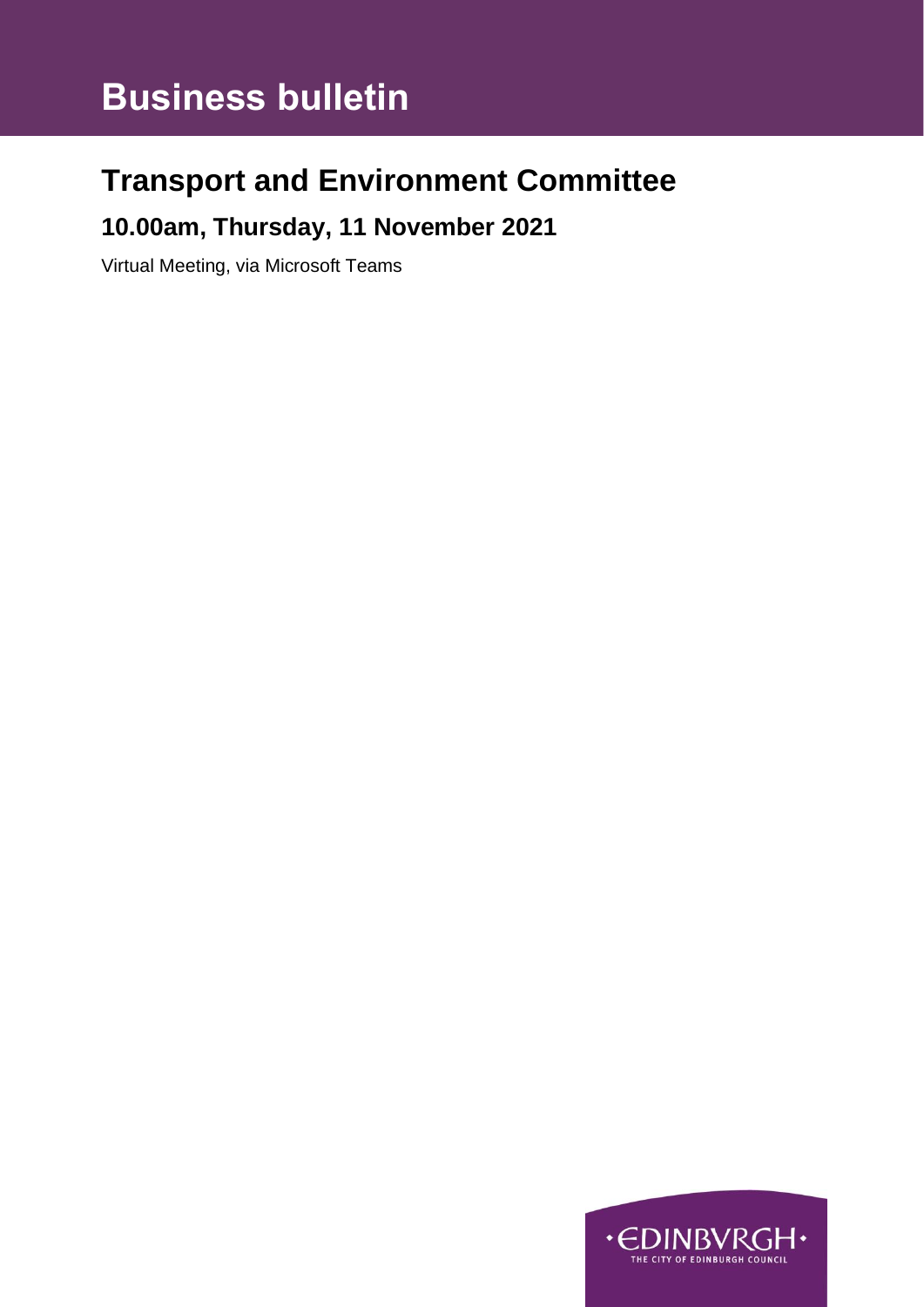## **Transport and Environment Committee**

| <b>Convener:</b>                                | <b>Members:</b>                                                                                                                                                                                                                              | <b>Contact:</b>                                                                                           |
|-------------------------------------------------|----------------------------------------------------------------------------------------------------------------------------------------------------------------------------------------------------------------------------------------------|-----------------------------------------------------------------------------------------------------------|
| <b>Councillor Lesley</b><br>Macinnes (Convenor) | <b>Councillor Eleanor Bird</b><br><b>Councillor Maureen Child</b>                                                                                                                                                                            | <b>Alison Coburn</b><br><b>Operations Manager</b>                                                         |
|                                                 | <b>Councillor Gavin Corbett</b><br><b>Councillor Graham Hutchison</b><br><b>Councillor David Key</b><br><b>Councillor Kevin Lang</b><br><b>Councillor Claire Miller</b><br><b>Councillor Stephanie Smith</b><br><b>Councillor Iain Whyte</b> | <b>Veronica MacMillan</b><br><b>Committee Services</b><br><b>Taylor Ward</b><br><b>Committee Services</b> |
| <b>Councillor Karen Doran</b>                   |                                                                                                                                                                                                                                              |                                                                                                           |
| (Vice-Convenor)                                 |                                                                                                                                                                                                                                              |                                                                                                           |
|                                                 |                                                                                                                                                                                                                                              |                                                                                                           |

#### **Recent news Background**

#### **Goldenacre Steps and Road Adoption**

At the Council meeting on 26 August 2021, an adjusted motion from Councillor Mitchell was approved. Council agreed that any outstanding issues preventing the effective repair of the Goldenacre Steps and any other affected areas would be resolved and that the Transport and Environment Committee should be updated on the resolution.

Goldenacre Steps were inspected on 1 October 2021. Defects were identified on the steps are the repairs were completed week commencing 1 November 2021.

#### **For further information contact:**

#### **[Sean Gilchrist](mailto:sean.gilchrist@edinburgh.gov.uk)**

Transport Manager (Asset and Performance)

#### **Wards affected:** All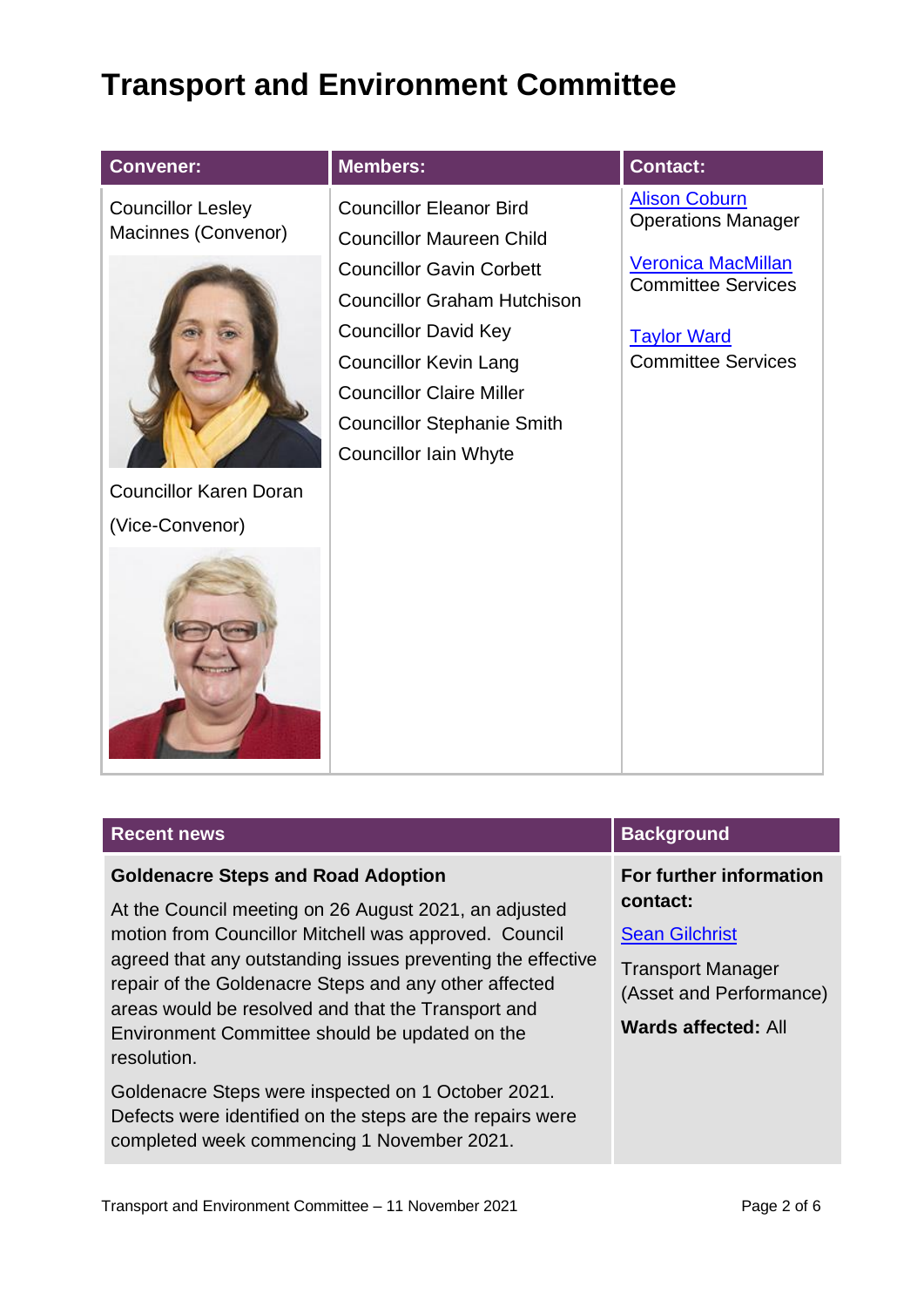The approved motion also acknowledged that the 'City Development' account was now obsolete and required to be updated.

Initial investigations into the City Development account has identified 100 locations where the details state "Council (NOT Maintained by Rd Serv)" adoption status. These include several asset types at the various locations including verges, steps, footways and parking areas.

In advance of updating the asset register to transfer these locations to new services, site inspections of all assets will be undertaken to assess the existing condition and any immediate repairs that may be required. Thereafter:

- Further maintenance requirements will be identified to bring the assets up to an adoptable standard;
- The cost for all required maintenance will be estimated: and
- Follow up with service areas to seek agreement on future adoption status for the assets and to agree future inspection and maintenance arrangements.

It is expected that these investigations will take between nine - 10 months to complete, with work due to start in November 2021.

### **Wardie Bay Update**

A meeting was held with local Councillors on 27 October 2021 to discuss the bathing water designation and progression of an agreement for the management of Wardie Bay for recreational activity.

The councillors present (Councillors Bird, Jim Campbell, and Gordon) acknowledged the demand for bathing water status and some of the challenges faced by its location but were supportive of progressing towards a management agreement. Some practical issues were discussed, such as installing signs, issues with cycle parking, managing water quality and pollution risks, and water safety.

The next steps involve discussions with each of the landowners to obtain their views on developing a management agreement that will allow an assessment of the maintenance requirements and to understand costs. There will also be engagement with the community and interest groups as part of the process. While this will delay

#### **For further information contact:**

### [Steven Cuthill](mailto:steven.cuthill@edinburgh.gov.uk)

Local Transport and Environment Manager

**Wards Affected:** 4 - Forth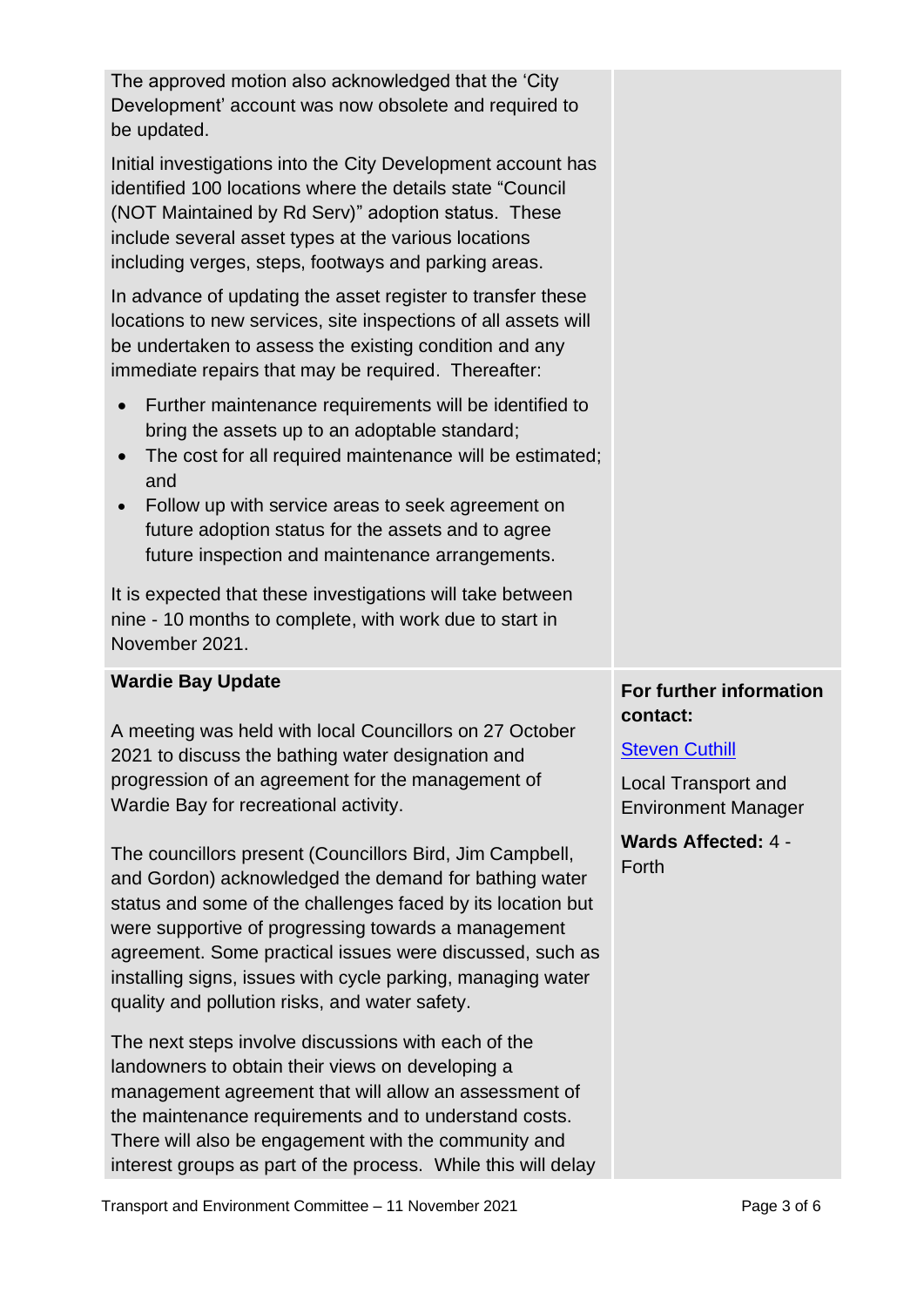| consideration of the bathing water designation for this year,<br>development of a management agreement is likely to help<br>towards this aim.                                                                                                                                                                                                                                                                                                                                                                                             |                                                                                                                                                          |
|-------------------------------------------------------------------------------------------------------------------------------------------------------------------------------------------------------------------------------------------------------------------------------------------------------------------------------------------------------------------------------------------------------------------------------------------------------------------------------------------------------------------------------------------|----------------------------------------------------------------------------------------------------------------------------------------------------------|
| Committee will be kept updated on progress with the<br>proposed engagement.                                                                                                                                                                                                                                                                                                                                                                                                                                                               |                                                                                                                                                          |
| <b>Place - Internal Audit Actions Update</b><br>Following on from the report and discussion at Committee<br>on 14 October 2021, a new Operations Manager started<br>with the directorate on 1 November 2021, and will focus on<br>Internal Audit and other governance and assurance<br>activities. In addition, an auditor from the Council's Internal<br>Audit team has been seconded to work with the directorate<br>to support closure of overdue Internal Audit actions.<br>A comprehensive review of the open and overdue actions is | <b>For further information</b><br>contact:<br><b>Gareth Barwell</b><br>Service Director for<br><b>Operational Services</b><br><b>Wards Affected: All</b> |
| underway and progress will be monitored and reported to<br>Committee as part of the regular updates on Open and<br>Overdue Internal Audit findings.                                                                                                                                                                                                                                                                                                                                                                                       |                                                                                                                                                          |
| Road Safety Plan for Edinburgh to 2030                                                                                                                                                                                                                                                                                                                                                                                                                                                                                                    | For further information                                                                                                                                  |
| A new Road Safety Plan for Edinburgh to 2030 is currently<br>being developed, which will replace the current Plan. The<br>new Plan will be consistent with the objectives set out in<br>Scotland's Road Safety Framework to 2030, as published<br>by Transport Scotland in February 2021.                                                                                                                                                                                                                                                 | contact:<br><b>Stacey Monteith-Skelton</b><br>Senior Engineer (Road<br>Safety)                                                                           |
| As part of this process, it is intended to undertake<br>workshops with Elected Members and the Council's road<br>safety partners before the end of the calendar year to<br>inform the new Plan. These will take place following<br>meetings with Transport Scotland that are scheduled to<br>take place during week commencing 22 November 2021.                                                                                                                                                                                          | <b>Wards Affected: All</b>                                                                                                                               |
| An report outlining the main issues covered by the new<br>Plan will be presented to Committee on 27 January 2022,<br>with the final Plan being presented for approval at the<br>subsequent Committee on 31 March.                                                                                                                                                                                                                                                                                                                         |                                                                                                                                                          |
| <b>Low Emission Zone - Update</b>                                                                                                                                                                                                                                                                                                                                                                                                                                                                                                         | For further information                                                                                                                                  |
| On 26 October 2021 Transport and Environment Committee<br>approved an amendment to Low Emission<br>Zone<br>$\qquad \qquad -$                                                                                                                                                                                                                                                                                                                                                                                                              | contact:<br><b>Ruth White</b>                                                                                                                            |
| Consultation and Development report:                                                                                                                                                                                                                                                                                                                                                                                                                                                                                                      | <b>Acting Team Manager</b>                                                                                                                               |
| Officers are carefully considering the actions required and<br>are planning to bring a further report to Committee in                                                                                                                                                                                                                                                                                                                                                                                                                     | <b>Wards affected: All</b>                                                                                                                               |